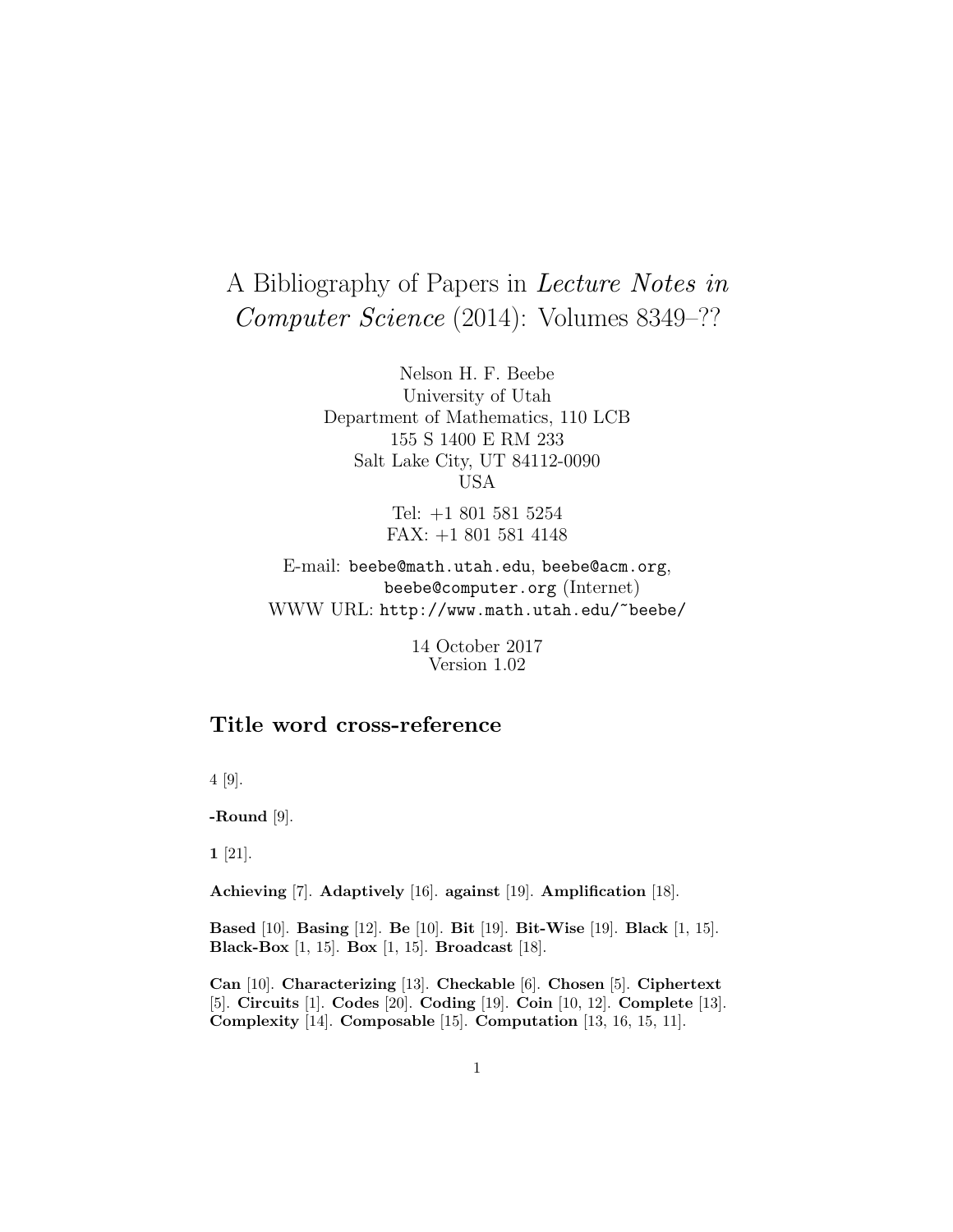**Concurrent** [8]. **Constant** [15, 7]. **Constant-Round** [15]. **Construction** [15]. **Continuous** [20]. **Cryptographic** [14].

**Encoding** [1]. **Encryption** [11]. **Evasive** [2]. **Eve** [21]. **Extractability** [3].

**Fair** [10]. **Fairness** [13]. **Functions** [2, 14, 10].

**Generic** [1]. **Graded** [1].

**Hashing** [21].

**Impossibility** [12]. **Indistinguishability** [4].

**Key** [11]. **Knowledge** [9, 6, 8, 7].

**Leakage** [7]. **Leakage-Resilient** [7]. **linear** [17].

**Malicious** [21]. **malleable** [19, 20, 8]. **MPC** [4]. **Multi** [17, 15]. **Multi-linear** [17]. **Multi-Party** [15].

**Non** [19, 20, 8]. **Non-malleable** [19, 20, 8].

**Obfuscation** [2, 3, 1, 4, 5]. **One** [10, 16, 12]. **One-Sided** [16]. **One-Way** [10, 12]. **Optimally** [10]. **Optimally-Fair** [10].

**Party** [13, 16, 15]. **Permutations** [12]. **Point** [5]. **Power** [11]. **Probabilistically** [6]. **Proofs** [6]. **Protocol** [15]. **Proximity** [6]. **Public** [11, 12]. **Public-Coin** [12]. **Public-Key** [11].

**Resettably** [9]. **Resettably-Sound** [9]. **Resilient** [7]. **Round** [9, 4, 15, 7].

**Schemes** [17]. **Secret** [17]. **Secret-Sharing** [17]. **Secure** [13, 4, 16, 11]. **Security** [5]. **SHA** [21]. **SHA-1** [21]. **Sharing** [17]. **Sided** [16]. **Sound** [9]. **Split** [19]. **Split-State** [19]. **State** [19]. **Statistical** [8].

**Tampering** [19]. **Tossing** [10]. **Trapdoor** [12]. **Two** [13, 4, 16]. **Two-Party** [13, 16]. **Two-Round** [4].

**Variant** [21]. **via** [1, 5]. **Virtual** [1].

**Way** [10, 12]. **Wise** [19]. **Worst** [14].

**Zero** [9, 6, 8, 7]. **Zero-Knowledge** [6, 7].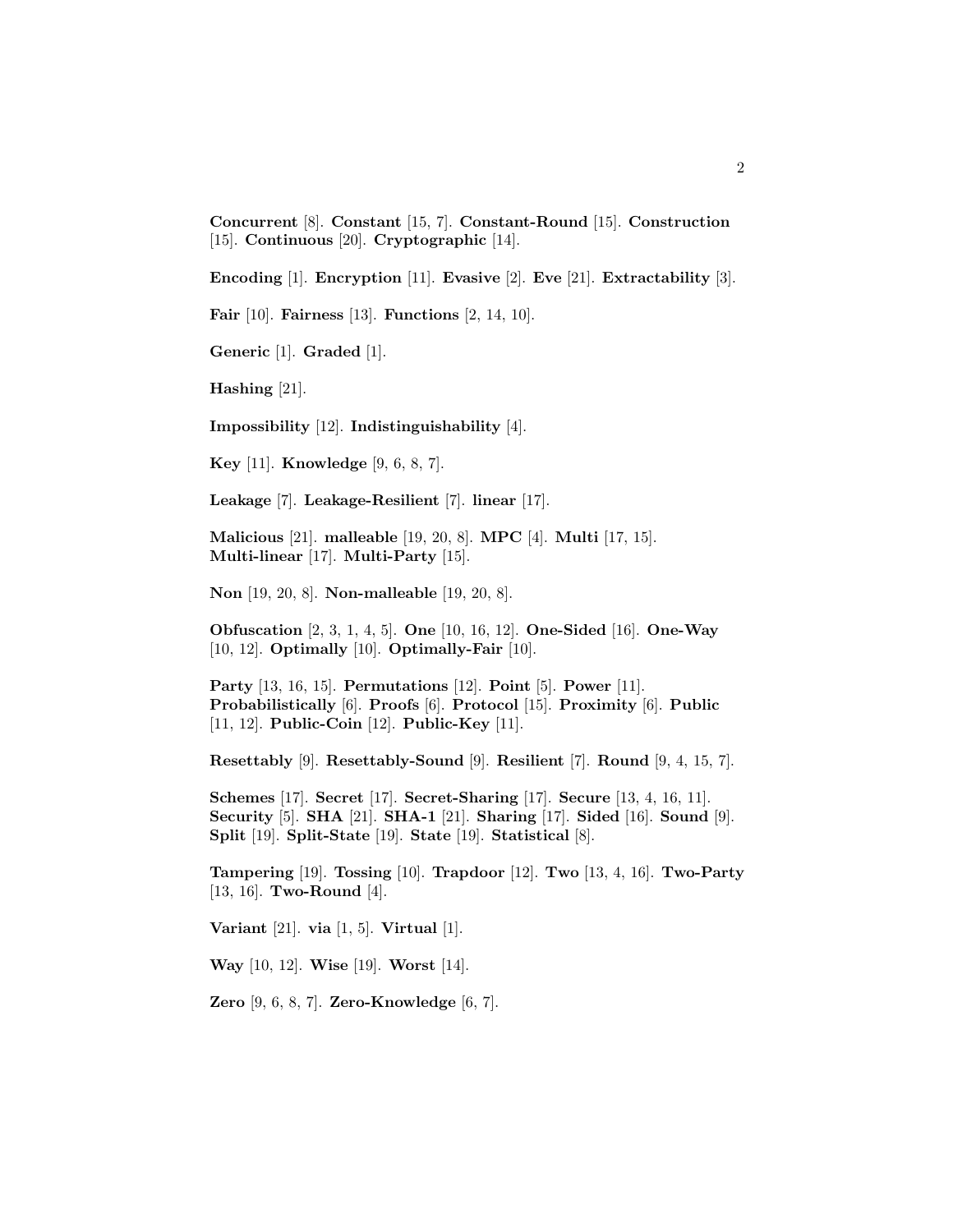# **References**

#### **Brakerski:2014:VBB**

[1] Zvika Brakerski and Guy N. Rothblum. Virtual black-box obfuscation for all circuits via generic graded encoding. Lecture Notes in Computer Science, 8349:1–25, 2014. CODEN LNCSD9. ISSN 0302-9743 (print), 1611-3349 (electronic). URL http://link.springer.com/chapter/10.1007/978- 3-642-54242-8\_1/; http://link.springer.com/content/pdf/bfm: 978-3-642-54242-8/1.pdf.

#### **Barak:2014:OEF**

[2] Boaz Barak, Nir Bitansky, Ran Canetti, Yael Tauman Kalai, Omer Paneth, and Amit Sahai. Obfuscation for evasive functions. Lecture Notes in Computer Science, 8349:26–51, 2014. CODEN LNCSD9. ISSN 0302- 9743 (print), 1611-3349 (electronic). URL http://link.springer.com/ chapter/10.1007/978-3-642-54242-8\_2/.

# **Boyle:2014:EO**

[3] Elette Boyle, Kai-Min Chung, and Rafael Pass. On extractability obfuscation. Lecture Notes in Computer Science, 8349:52–73, 2014. CODEN LNCSD9. ISSN 0302-9743 (print), 1611-3349 (electronic). URL http:// link.springer.com/chapter/10.1007/978-3-642-54242-8\_3/.

#### **Garg:2014:TRS**

[4] Sanjam Garg, Craig Gentry, Shai Halevi, and Mariana Raykova. Tworound secure MPC from indistinguishability obfuscation. Lecture Notes in Computer Science, 8349:74–94, 2014. CODEN LNCSD9. ISSN 0302- 9743 (print), 1611-3349 (electronic). URL http://link.springer.com/ chapter/10.1007/978-3-642-54242-8\_4/.

#### **Matsuda:2014:CCS**

[5] Takahiro Matsuda and Goichiro Hanaoka. Chosen ciphertext security via point obfuscation. Lecture Notes in Computer Science, 8349:95–120, 2014. CODEN LNCSD9. ISSN 0302-9743 (print), 1611-3349 (electronic). URL http://link.springer.com/chapter/10.1007/978-3-642-54242-8\_5/.

#### **Ishai:2014:PCP**

[6] Yuval Ishai and Mor Weiss. Probabilistically checkable proofs of proximity with zero-knowledge. Lecture Notes in Computer Science, 8349:121-145, 2014. CODEN LNCSD9. ISSN 0302-9743 (print), 1611-3349 (electronic). URL http://link.springer.com/chapter/10.1007/978-3-642-54242- 8\_6/.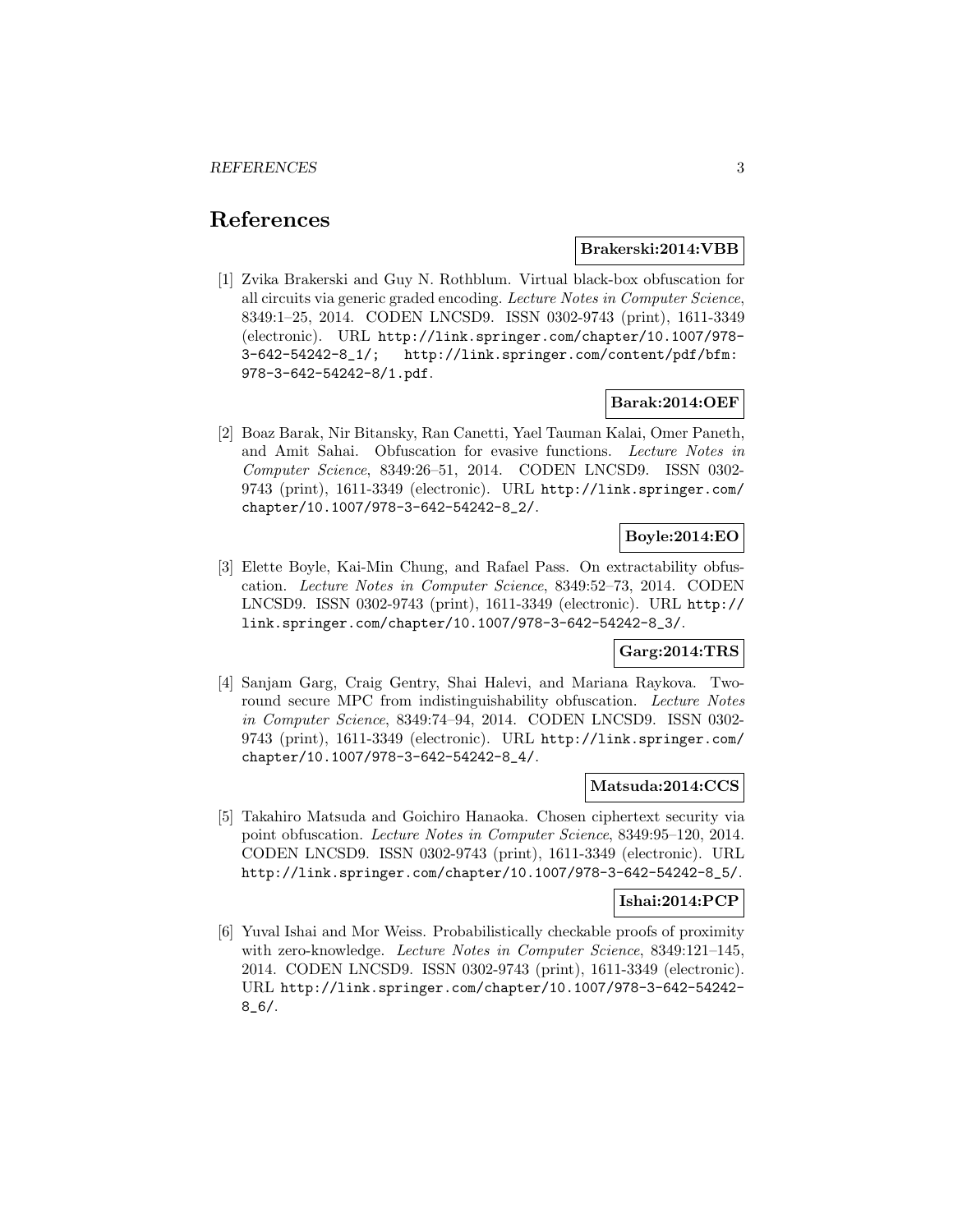#### **Pandey:2014:ACR**

[7] Omkant Pandey. Achieving constant round leakage-resilient zeroknowledge. Lecture Notes in Computer Science, 8349:146–166, 2014. CO-DEN LNCSD9. ISSN 0302-9743 (print), 1611-3349 (electronic). URL http://link.springer.com/chapter/10.1007/978-3-642-54242-8\_7/.

#### **Orlandi:2014:SCN**

[8] Claudio Orlandi, Rafail Ostrovsky, Vanishree Rao, Amit Sahai, and Ivan Visconti. Statistical concurrent non-malleable zero knowledge. Lecture Notes in Computer Science, 8349:167–191, 2014. CODEN LNCSD9. ISSN 0302-9743 (print), 1611-3349 (electronic). URL http://link.springer. com/chapter/10.1007/978-3-642-54242-8\_8/.

#### **Chung:2014:RRS**

[9] Kai-Min Chung, Rafail Ostrovsky, Rafael Pass, and Muthuramakrishnan Venkitasubramaniam . 4-round resettably-sound zero knowledge. Lecture Notes in Computer Science, 8349:192–216, 2014. CODEN LNCSD9. ISSN 0302-9743 (print), 1611-3349 (electronic). URL http://link. springer.com/chapter/10.1007/978-3-642-54242-8\_9/.

#### **Dachman-Soled:2014:COF**

[10] Dana Dachman-Soled, Mohammad Mahmoody, and Tal Malkin. Can optimally-fair coin tossing be based on one-way functions? Lecture Notes in Computer Science, 8349:217–239, 2014. CODEN LNCSD9. ISSN 0302- 9743 (print), 1611-3349 (electronic). URL http://link.springer.com/ chapter/10.1007/978-3-642-54242-8\_10/.

#### **Mahmoody:2014:PPK**

[11] Mohammad Mahmoody, Hemanta K. Maji, and Manoj Prabhakaran. On the power of public-key encryption in secure computation. Lecture Notes in Computer Science, 8349:240–264, 2014. CODEN LNCSD9. ISSN 0302- 9743 (print), 1611-3349 (electronic). URL http://link.springer.com/ chapter/10.1007/978-3-642-54242-8\_11/.

#### **Matsuda:2014:IBP**

[12] Takahiro Matsuda. On the impossibility of basing public-coin one-way permutations on trapdoor permutations. Lecture Notes in Computer Science, 8349:265–290, 2014. CODEN LNCSD9. ISSN 0302-9743 (print), 1611- 3349 (electronic). URL http://link.springer.com/chapter/10.1007/ 978-3-642-54242-8\_12/.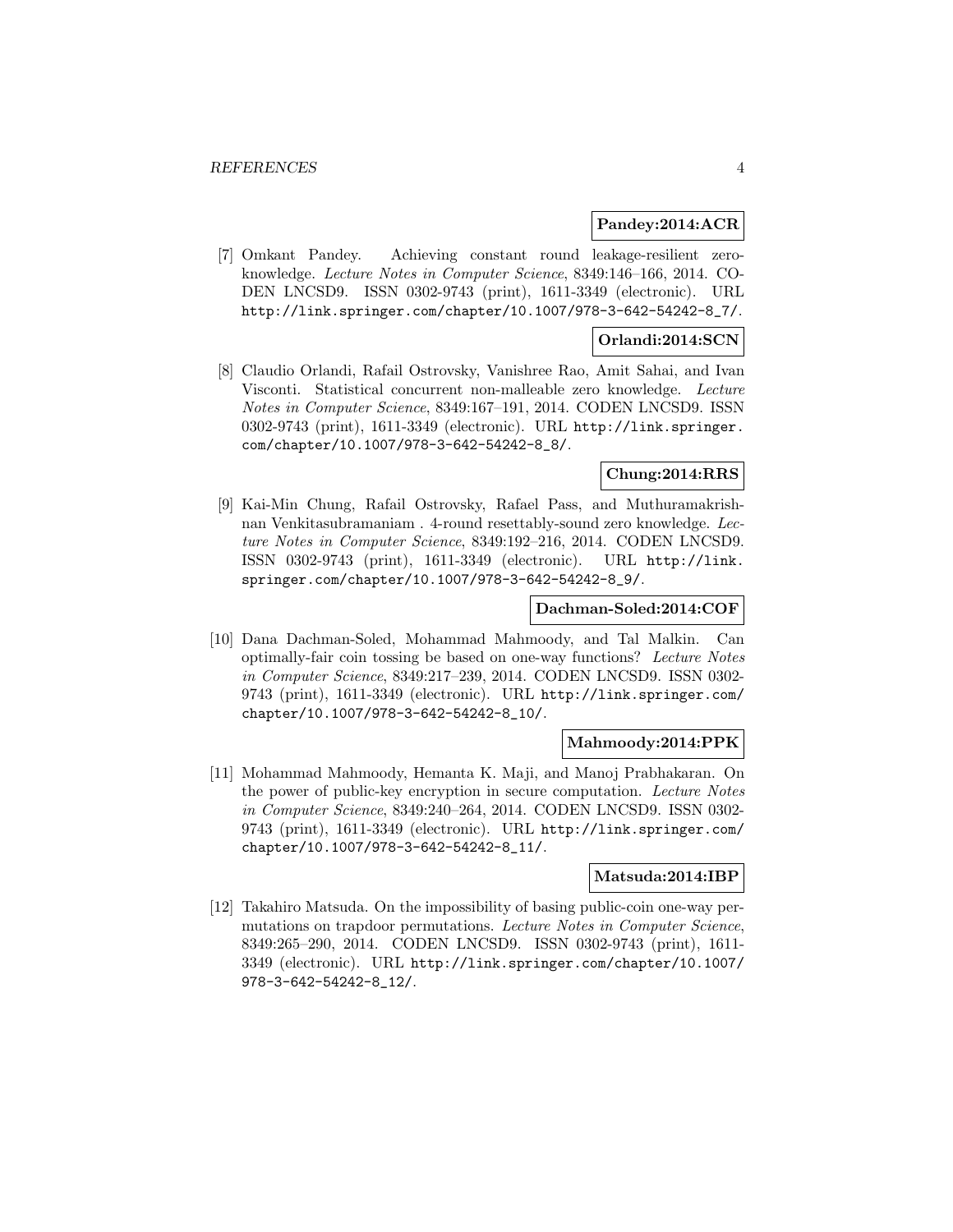#### **Asharov:2014:TCC**

[13] Gilad Asharov. Towards characterizing complete fairness in secure twoparty computation. Lecture Notes in Computer Science, 8349:291–316, 2014. CODEN LNCSD9. ISSN 0302-9743 (print), 1611-3349 (electronic). URL http://link.springer.com/chapter/10.1007/978-3-642-54242- 8\_13/.

#### **Beimel:2014:CCW**

[14] Amos Beimel, Yuval Ishai, Ranjit Kumaresan, and Eyal Kushilevitz. On the cryptographic complexity of the worst functions. Lecture Notes in Computer Science, 8349:317–342, 2014. CODEN LNCSD9. ISSN 0302- 9743 (print), 1611-3349 (electronic). URL http://link.springer.com/ chapter/10.1007/978-3-642-54242-8\_14/.

#### **Kiyoshima:2014:CRB**

[15] Susumu Kiyoshima, Yoshifumi Manabe, and Tatsuaki Okamoto. Constantround black-box construction of composable multi-party computation protocol. Lecture Notes in Computer Science, 8349:343–367, 2014. CODEN LNCSD9. ISSN 0302-9743 (print), 1611-3349 (electronic). URL http:// link.springer.com/chapter/10.1007/978-3-642-54242-8\_15/.

## **Hazay:2014:OSA**

[16] Carmit Hazay and Arpita Patra. One-sided adaptively secure two-party computation. Lecture Notes in Computer Science, 8349:368–393, 2014. CO-DEN LNCSD9. ISSN 0302-9743 (print), 1611-3349 (electronic). URL http: //link.springer.com/chapter/10.1007/978-3-642-54242-8\_16/.

#### **Beimel:2014:MLS**

[17] Amos Beimel, Aner Ben-Efraim, Carles Padró, and Ilya Tyomkin. Multilinear secret-sharing schemes. Lecture Notes in Computer Science, 8349: 394–418, 2014. CODEN LNCSD9. ISSN 0302-9743 (print), 1611-3349 (electronic). URL http://link.springer.com/chapter/10.1007/978- 3-642-54242-8\_17/.

#### **Hirt:2014:BA**

[18] Martin Hirt, Ueli Maurer, and Pavel Raykov. Broadcast amplification. Lecture Notes in Computer Science, 8349:419–439, 2014. CODEN LNCSD9. ISSN 0302-9743 (print), 1611-3349 (electronic). URL http:// link.springer.com/chapter/10.1007/978-3-642-54242-8\_18/.

# **Cheraghchi:2014:NMC**

[19] Mahdi Cheraghchi and Venkatesan Guruswami. Non-malleable coding against bit-wise and split-state tampering. Lecture Notes in Computer